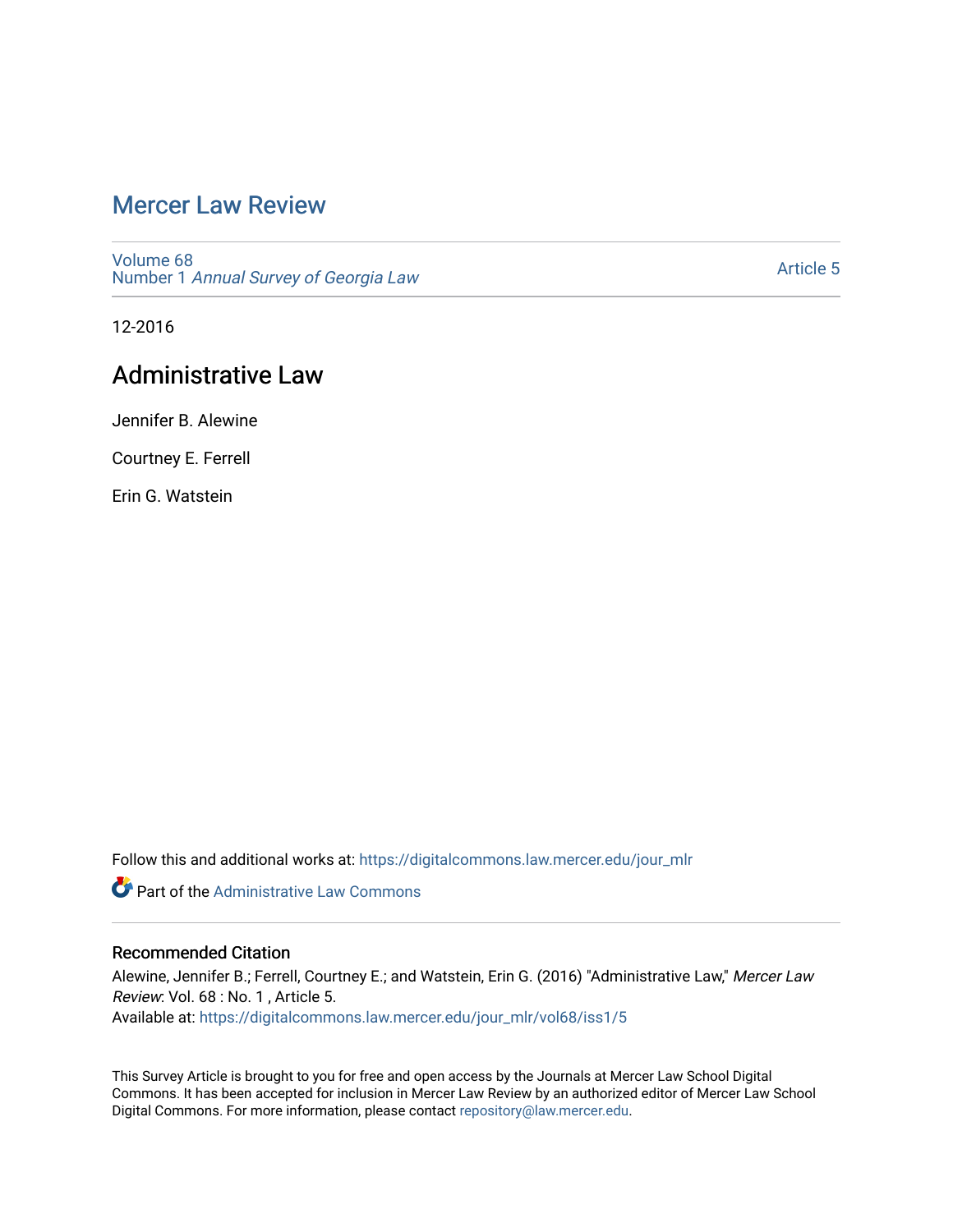# **Administrative Law**

## **by Jennifer B. Alewine\***

### **Courtney E. Ferrell"**

### **and Erin G. Watstein"\***

This Article surveys cases from the Georgia Supreme Court and the Georgia Court of Appeals from June **1, 2015** to May **31, 2016,** in which principles of administrative law were a central focus of the case.<sup>1</sup> Exhaustion of administrative remedies will be the first topic discussed, to be followed **by** standard of review of an agency decision, then on to statutory construction, with sovereign immunity and discretionary appeals to follow, and the article will conclude with a brief review of enactments from the **2016** regular session of the Georgia General Assembly.

#### **I.** EXHAUSTION OF ADMINISTRATIVE REMEDIES

The well-established doctrine of exhaustion of administrative remedies continues to prevail as the Georgia Supreme Court rejects trial courts' application of the narrow "futility exception" to the exhaustion requirement. In *Elbert County v. Sweet City Landfill, LLC*,<sup>2</sup> the court held a company seeking permission from Elbert County to operate a solid

**<sup>\*</sup>** Associate in the firm of Troutman Sanders LLP, Atlanta, Georgia. Georgia State University (B.A., 2000); Mercer University, Walter F. George School of Law **(J.D.,** 2004). Member, State Bar of Georgia.

**<sup>\*\*</sup>** Associate in the firm of Troutman Sanders LLP, Atlanta, Georgia. Georgia College **&** State University (B.A., 2004); Mercer University, Walter F. George School of Law **(J.D.,** 2011). Member, State Bar of Georgia.

**<sup>\*\*\*</sup>** Associate in the firm of Troutman Sanders LLP, Atlanta, Georgia. Georgetown University, Walsh School of Foreign Service (B.S., **2006);** University of Florida, Levin College of Law **(J.D., 2009).** Member, State Bar of Georgia.

**<sup>1.</sup>** For an analysis of Georgia administrative law during the previous survey period, *see* Jennifer B. Alewine, et al., *Administrative Law, Annual Survey of Georgia Law,* **67** MERCER L. REV. **1 (2015).**

<sup>2. 297</sup> Ga. 429, 774 S.E.2d 658 (2015).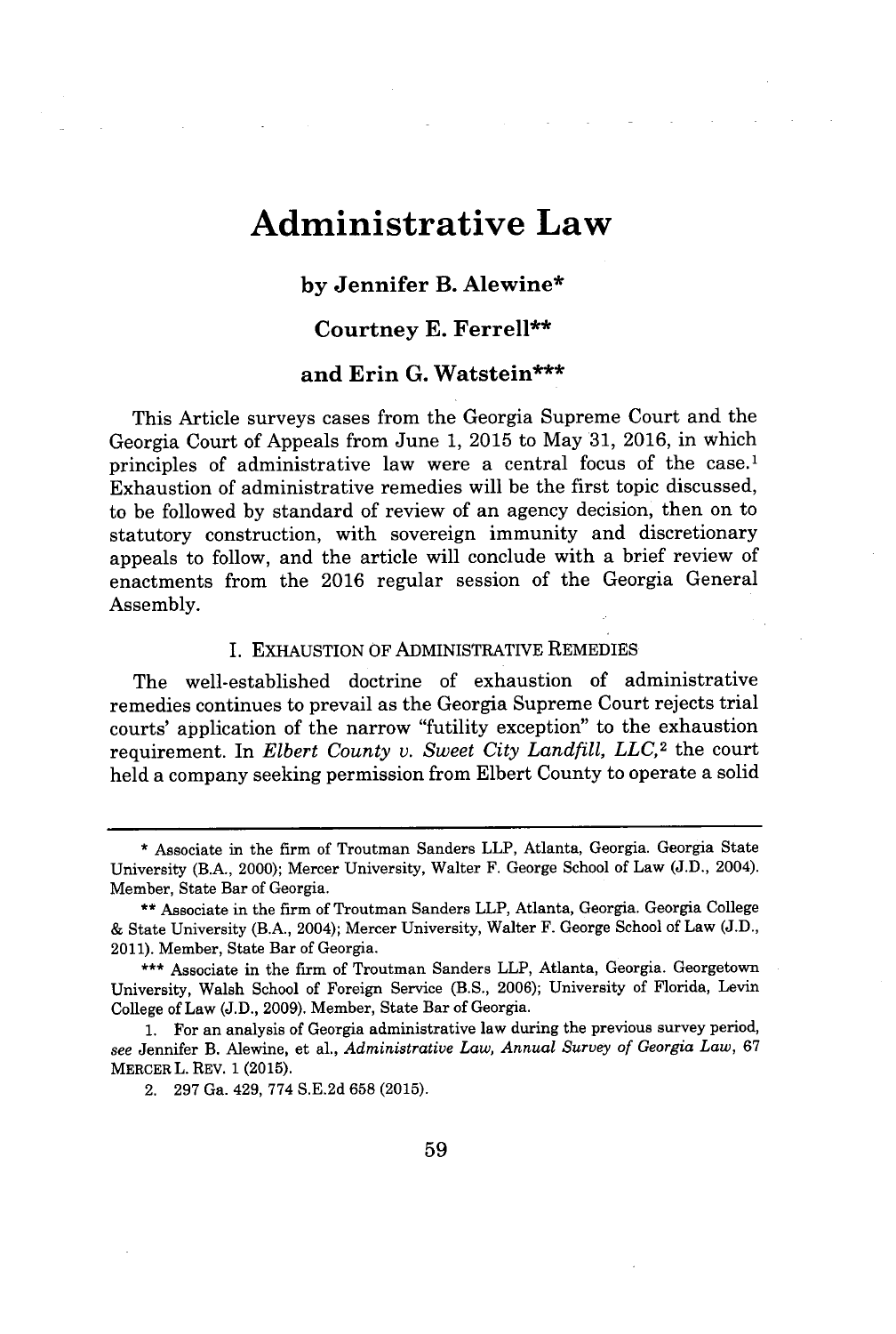waste landfill had failed to exhaust its administrative remedies when it sought judicial relief before securing a final decision on its Special Use Permit from the County's Board of Commissioners.<sup>3</sup>While recognizing that a party need not exhaust all administrative remedies when doing so would be futile, the court reversed the trial court's holding that the futility exception applied to Sweet City's application for a Special Use Permit to operate a landfill.<sup>4</sup> The futility exception only applies when requiring exhaustion of administrative remedies would result in a decision on the same issue **by** the same decision-making body, not when a party is simply pessimistic about its odds of success before the administrative body.<sup>5</sup> Since Sweet City never obtained a final decision from the Board of Commissioners on its application for a Special Use Permit, it could not show that it would be futile to seek a decision from the Board before seeking judicial intervention.<sup>6</sup>

Similarly, the Georgia Supreme Court maintained the exhaustion requirement's solid footing in the next case, refusing to carve out another exception to the doctrine. In *Georgia Department of Behavioral Health Developmental Disabilities v. United Cerebral Palsy of Georgia, Inc.,<sup>7</sup>*a reversal of a Georgia Court of Appeals decision<sup>8</sup> discussed in last year's Article, the Georgia Supreme Court held that an agency's alleged failure to comply with procedural requirements does not permit an aggrieved party to bypass administrative remedial steps.<sup>9</sup> The court emphasized the policies behind the requirement that parties exhaust administrative remedies, noting the expertise administrative agencies and administrative law judges have regarding complex regulatory schemes, as well as the desirability of fast and efficient resolution of procedural defects in administrative proceedings.<sup>10</sup> Distinguishing the facts here from the facts in cases relied upon **by** the court of appeals, the court found that the plaintiffs made no effort to seek any administrative review prior to filing a lawsuit.<sup>11</sup> While the court of appeals held that the plaintiffs' lack of notice as to the proceedings against them entitled them to bypass administrative remedies, the Georgia Supreme Court refused to create a

- *6. Id.* at 433-34, **774 S.E.2d** at **663.**
- **7. 298** Ga. **779, 784 S.E.2d 781 (2016).**

**8.** United Cerebral Palsy **of** Ga., Inc. v. Ga. Dep't of Behavioral Health **&** Developmental Disabilities, **331** Ga. **App. 616, 771 S.E.2d 251 (2015).**

- **9.** *Ga. Dep't of Behavioral Health,* **298** Ga. at **790, 784 S.E.2d** at **789.**
- *10. Id.* at **789, 784 S.E.2d** at **788-89.**
- **11.** *Id.* at **791, 784 S.E.2d** at **790.**

**<sup>3.</sup>** *Id.* at 433-34, **774 S.E.2d** at **663.**

*<sup>4.</sup> Id.* at 433, 436, **774 S.E.2d** at **663, 665.**

**<sup>5.</sup>** *Id.* at 433, **774 S.E.2d** at **663.**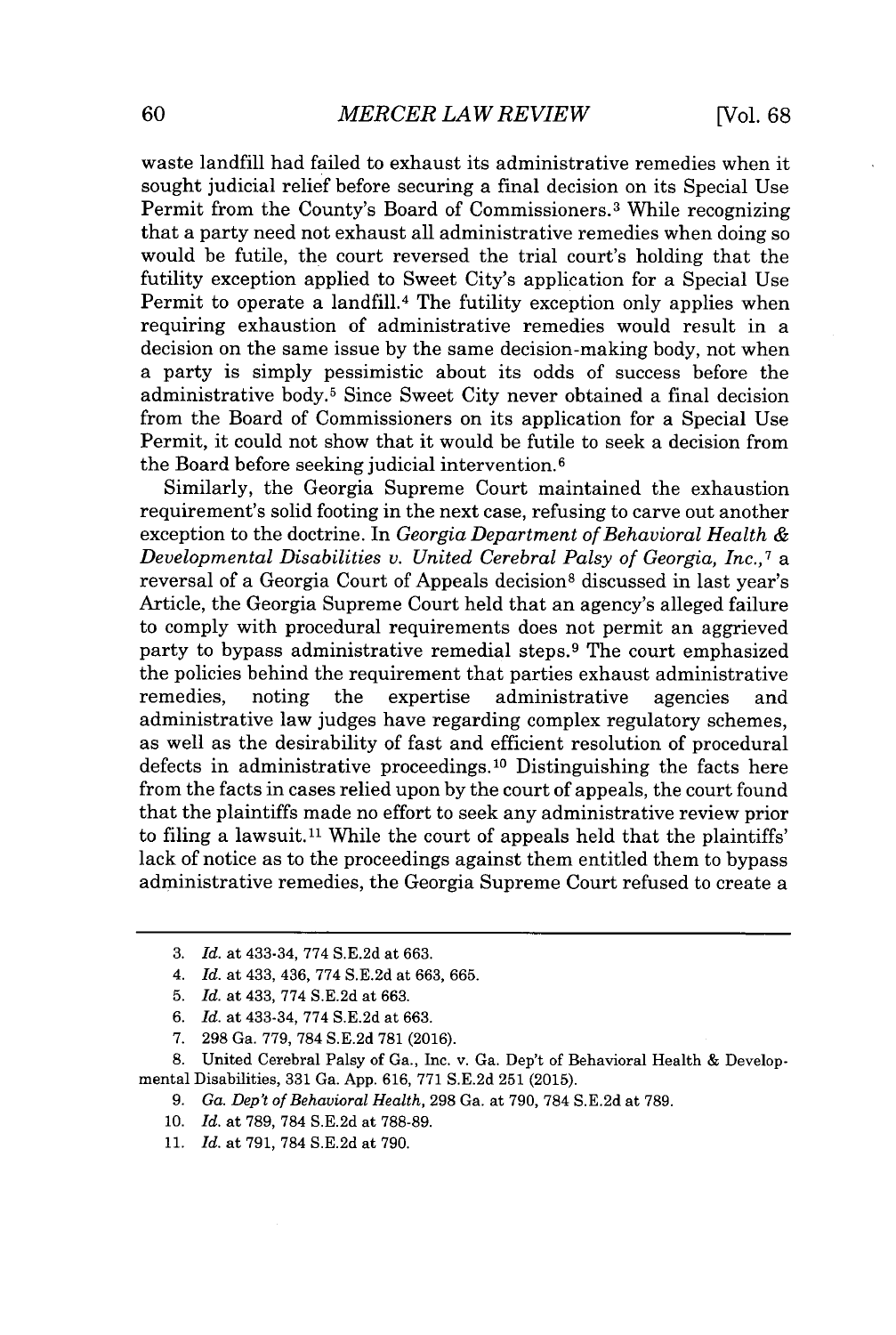new exception to the exhaustion requirement for procedural errors **by** an administrative agency and held that the plaintiffs' actual notice required them to proceed through administrative channels. 12 Where an aggrieved party believes a procedural mistake has been made relating to notice, the party should provide the agency with the opportunity to correct the mistake through the administrative review process instead of seeking judicial recourse.<sup>13</sup>

In *RES-GA SCL, LLC v. Stonecrest Land, LLC,14* the Georgia Court of Appeals confronted the issue of exhaustion of administrative remedies in the context of a loan dispute and a failed bank. Stonecrest, the development company, had taken out a line of credit with Integrity, the bank. When the bank eventually failed, the Federal Deposit Insurance Corporation (FDIC) demanded that Stonecrest pay on its loan. FDIC issued a notice of closure, and provided a procedure through which entities with claims against Integrity could have those claims resolved. Stonecrest made no claim through this procedure. Following an assignment and a sale of Stonecrest's original debt, **RES-GA** obtained the rights to collect on the debt, and it sued Stonecrest. Stonecrest raised as an affirmative defense that Integrity breached the agreement to provide advance interest payments, and **RES-GA** argued Stonecrest's defenses were barred **by** the exhaustion of administrative remedies requirement in the Financial Institutions Reform, Recovery, and Enforcement Act of **1989** (FIRREA).15 The trial court granted summary judgment in favor of **RES-GA,** and the parties filed cross-appeals.16

The court of appeals relied on its opinion in *Gravitt v. Bank of the Ozarks1<sup>7</sup>*in holding the trial court lacked jurisdiction to adjudicate Stonecrest's defenses, because FIRREA created a procedure through which claims like Stonecrest's were required to be funneled.<sup>18</sup> The court noted a case from the United States Court of Appeals for the Eleventh Circuit that held affirmative defenses exempt from the exhaustion of remedies requirement,<sup>19</sup> but it pointed out that "simply naming" something an affirmative defense does not determine whether a request for relief is a true affirmative defense or is, in fact, a claim or action

<sup>12.</sup> *Id.* at **790, 784 S.E.2d** at **789.**

**<sup>13.</sup>** *Id.* at **789, 784 S.E.2d** at **789.**

<sup>14.</sup> **333** Ga. **App. 289, 776 S.E.2d** 489 **(2015).**

**<sup>15.</sup>** 12 **U.S.C.** *§* **1821** (2012 **&** Supp. III **2015);** *RES-GA SCL, LLC,* **333** Ga. **App.** at **289- 91, 776 S.E.2d** at 492-93.

**<sup>16.</sup>** *RES-GA SCL, LLC,* 333 Ga. App. at 289, 776 S.E.2d at 492.

**<sup>17. 326</sup>** Ga. **App.** 461, **756 S.E.2d 695** (2014).

**<sup>18.</sup>** *RES-GA SCL, LLC,* 333 Ga. App. at 293, 776 S.E.2d at 494-95.

**<sup>19.</sup>** *Id.* at 294-95, **776 S.E.2d** at 495 (discussing Am. First Fed., Inc. v. Lake Forest Park, Inc., **198 F.3d 1259** (11th Cir. **1999)).**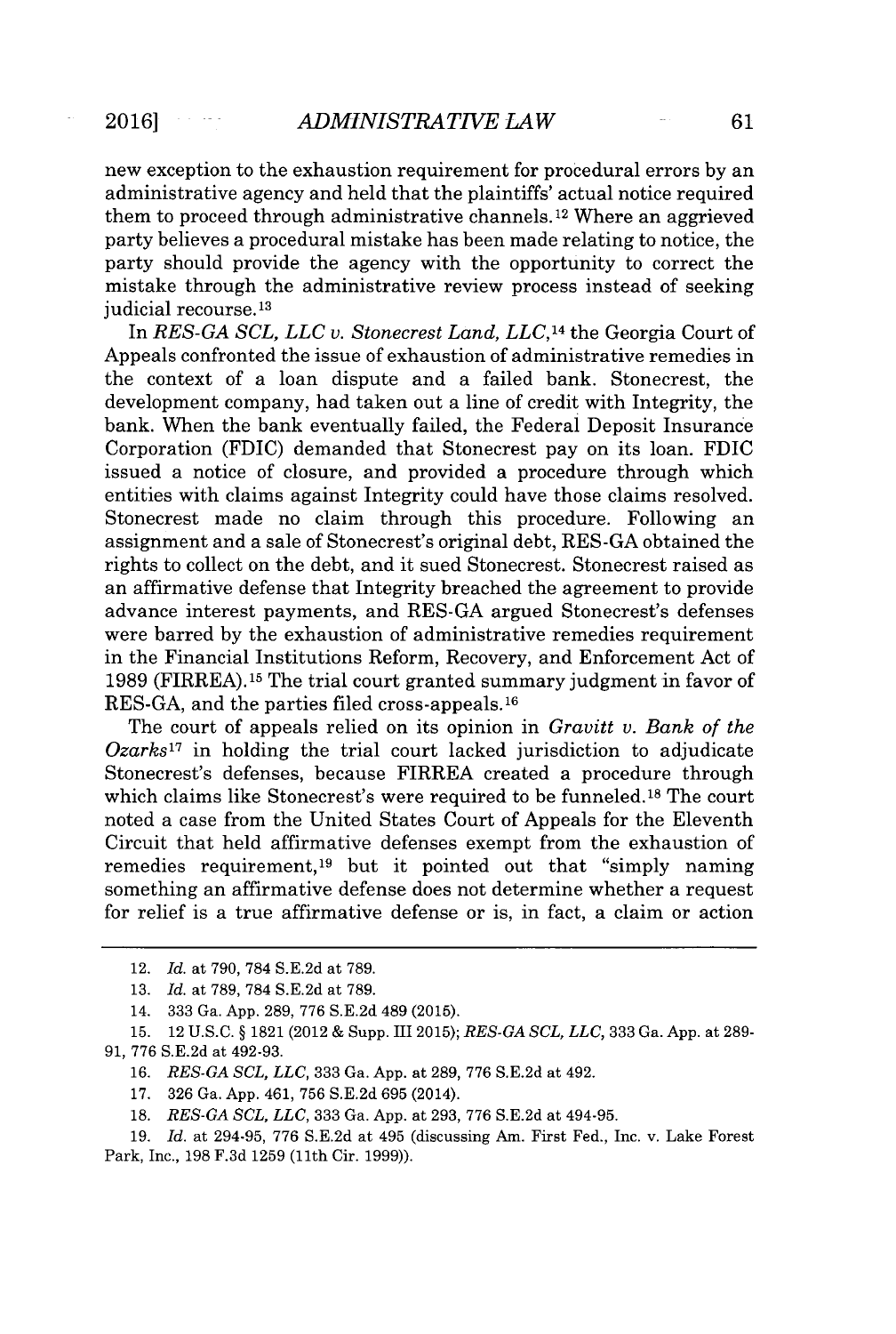encompassed **by** FIRREA. **. .** ."20 The court then held Stonecrest's purported affirmative defenses were actually claims that should have been brought under the administrative process provided **by** FIRREA. <sup>2</sup> 1 Stonecrest's failure to exhaust its administrative remedies therefore barred it from asserting its claims as affirmative defenses to RES-GA's debt collection claim, and the court of appeals affirmed the grant of summary judgment in favor of **RES-GA. <sup>22</sup>**

#### II. **STANDARD** OF REVIEW OF **AN** AGENCY DECISION

This year, the Georgia Court of Appeals tackled the issue of what exactly constitutes a "final decision" of an administrative agency under Official Code of Georgia Annotated **(O.C.G.A.)** section 5-6-35(a)(1).<sup>23</sup> Specifically, in *Financial Education Services, Inc. v. State,<sup>24</sup>*the court of appeals decided that an investigative demand issued **by** the Governor's Office of Consumer Affairs did amount to a final decision **by** that agency.<sup>25</sup> This holding follows and reaffirms the Georgia Supreme Court's decision in *Tri-State Building & Supply v. Reid<sup>26</sup>*that an "agency's decision to issue an investigative demand is a decision of an administrative agency within the meaning of O.C.G.A.  $\S$  5-6-35(a)."27 In *Tri-State,* the court held that the purposes of **O.C.G.A. § 5-6-35** point toward an interpretation of "decision of an administrative agency" as inclusive of the issuance of investigative demands similar to the type Financial Education Services received. <sup>28</sup>Holding that it was bound **by** the Georgia Supreme Court's interpretation of **O.C.G.A. §** 5-6-35(a), the court of appeals dismissed Financial Education Service's claim for lack of jurisdiction on the grounds that **O.C.G.A. § 5-6-35** required Financial Education Service to file a discretionary, not direct, appeal.<sup>29</sup>

#### III. STATUTORY CONSTRUCTION

The question of how much deference to give to an agency's interpretation of a statute it is charged with administering was central

<sup>20.</sup> *RES-GA SCL, LLC,* **333** *Ga.* **App.** at **295, 776 S.E.2d** at 496.

<sup>21.</sup> *Id. at* **297-98, 776 S.E.2d** *at 497.*

<sup>22.</sup> *Id.* at **305, 776 S.E.2d** at **502.**

**<sup>23.</sup> O.C.G.A. § 5-6-35 (2013).**

<sup>24.</sup> **336** *Ga.* **App. 606, 785 S.E.2d** 544 **(2016).**

**<sup>25.</sup>** *Id.* at **606-07, 785 S.E.2d** at 545.

**<sup>26. 251</sup>** *Ga.* **38, 302 S.E.2d 566 (1983).**

**<sup>27.</sup>** *Fin. Educ. Servs., Inc.,* **336** *Ga.* **App.** at **608, 785 S.E.2d** at 546 (quoting *Tri-State,* **251** *Ga.* at **39, 302 S.E.2d** at **568).**

**<sup>28.</sup>** *Ti-State,* **251** *Ga.* at **39, 302 S.E.2d** at **567-68.**

**<sup>29.</sup>** *Fin. Educ. Servs., Inc.,* **336** *Ga.* **App.** at **606-07, 608, 785 S.E.2d** at 545, 546.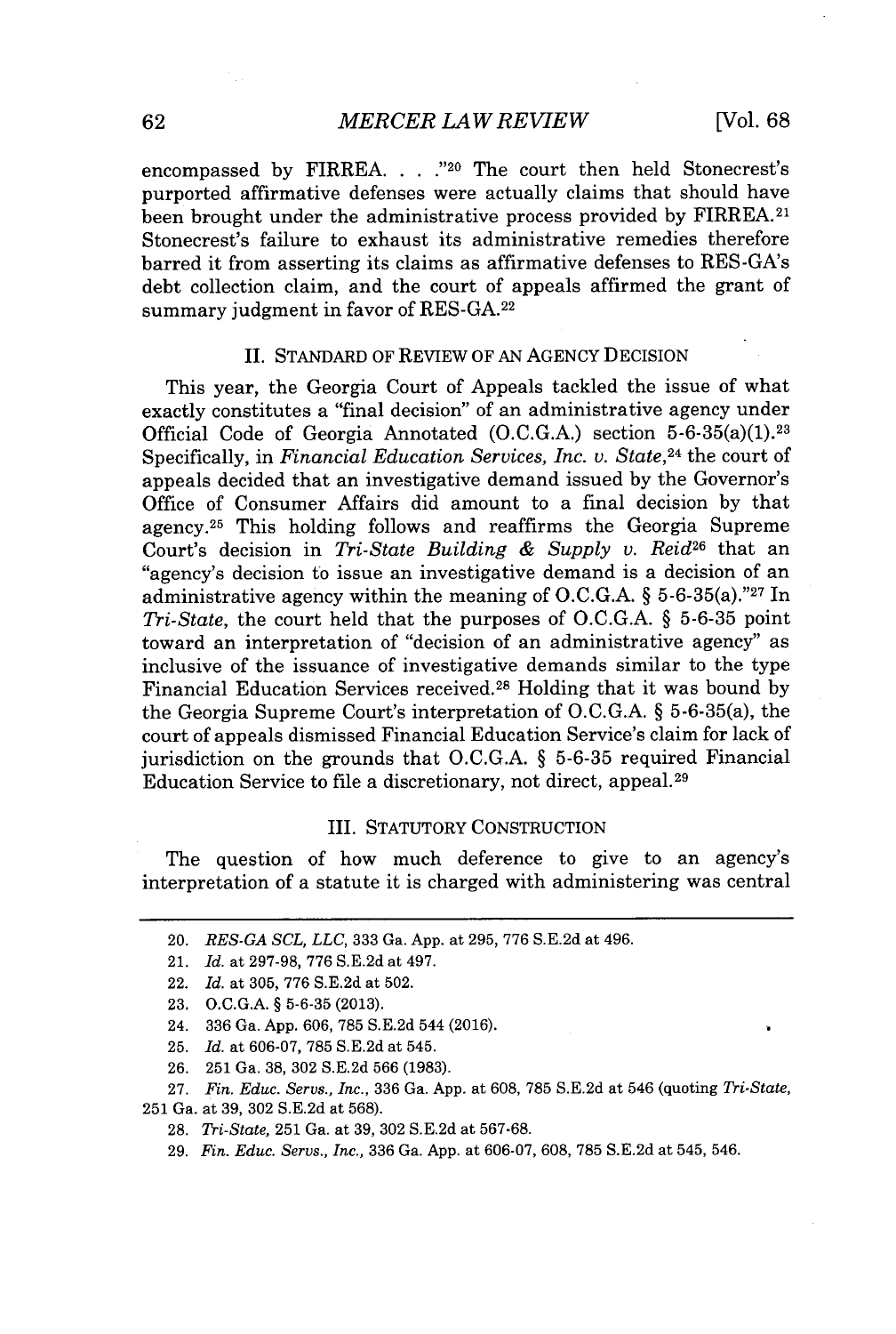to a number of Georgia cases this year. First, in *Tibbles v. Teachers Retirement System of Georgia,<sup>30</sup>*the Georgia Supreme Court held that the Teachers Retirement System of Georgia's (the System) interpretation of Georgia's teacher retirement statute should be afforded *Chevron* deference.<sup>31</sup> After first finding that the statute's language was unambiguous, the court held that, even if the statute *was* ambiguous, the System was engaged in legislative rulemaking when it promulgated the statute. <sup>32</sup>As such, the System's interpretation of the statute "would be entitled to deference" so long as the interpretation was reasonable.<sup>33</sup> The court found the System's interpretation in the instant case reasonable and affirmed the trial court's dismissal of the teacher's claim. <sup>34</sup>

Similarly, in *Black v. Bland Farms, LLC*,<sup>35</sup> the Georgia Court of Appeals gave deference to the Georgia Commissioner of Agriculture's interpretation of a Vidalia onion packing date rule.<sup>36</sup> In this case, Bland Farms argued this packing date rule exceeded the Commissioner's authority **by** changing the shipping date authorized **by O.C.G.A. §** 2-14- **136.37**

The court rejected this argument, holding that the packing date rule was within the Commissioner's authority to create and was reasonable in light of the language of **O.C.G.A. §** 2-14-136, empowering the Commissioner to "prescribe rules or regulations which may include, but not necessarily be limited to, quality standards, grades, packing **. . . ."38** Because the packing date rule was within the power of the Commissioner to promulgate and was reasonable in light of the statute, the court deferred to the Commissioner's interpretation and reversed the trial court's grant of Bland Farms' motion for judgment on the pleadings. <sup>39</sup>

**30. 297** Ga. **557, 775 S.E.2d 527 (2015).**

**31.** *Id.* at **563-64, 775 S.E.2d** at **532-33;** *see* Chevron, **U.S.A.,** Inc. v. Nat. Res. Def. Council, 467 **U.S. 837** (1984).

**32.** *Tibbles,* **297** Ga. At **564-65, 775 S.E.2d** at **533-34.**

**33.** *Id.* at **563, 775 S.E.2d** at **532.**

34. *Id.* at **566, 775 S.E.2d** at 534.

**35. 332** Ga. **App. 653, 774 S.E.2d 722 (2015).**

**36.** *Id.* at 664, **774 S.E.2d** at **730.**

**37.** *Id.* at **663, 774 S.E.2d** at **729; O.C.G.A.** *§* 2-14-136 (2000 **&** Supp. **2016).**

**38. 332** Ga. **App.** at **663,** 664, **774 S.E.2d** at **729, 730** (quoting **O.C.G.A.** *§* 2-14-133(a) (2000 **&** Supp. **2016)).**

**39.** *Id.* at 664, **774 S.E.2d** at **730.**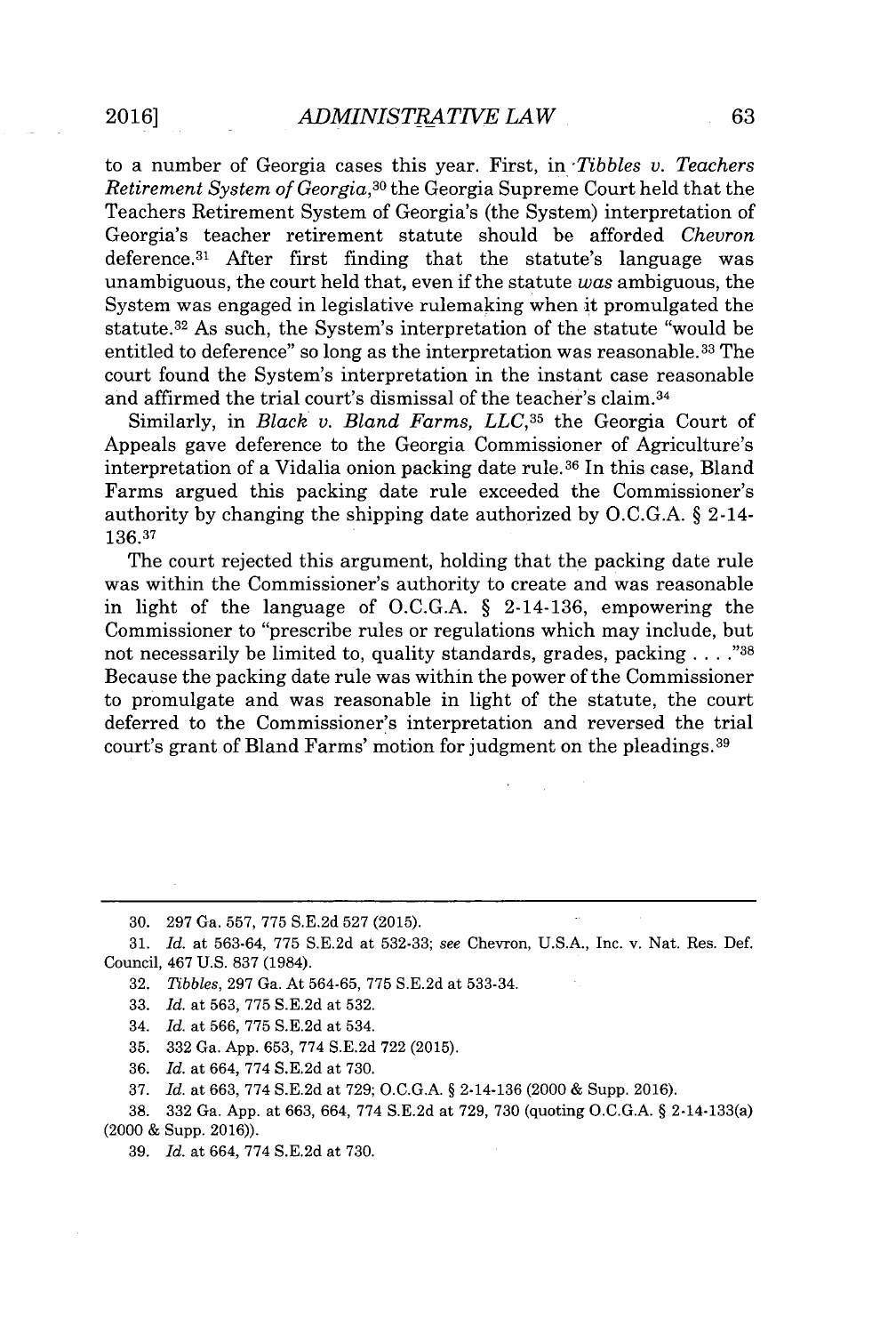### IV. **SOVEREIGN** IMMUNITY

In *Rivera v. Washington,<sup>40</sup>*the Georgia Supreme Court heard two consolidated cases that both sought a determination of whether a denial of a claim of sovereign immunity is directly appealable under the collateral order doctrine. The defendants in both cases giving rise to this appeal sought reversals of trial court denials of claims of sovereign immunity, and both argued that the issue of sovereign immunity was collateral to the merits of their respective case and, therefore, directly appealable.<sup>41</sup> In affirming the trial courts' dismissals of the direct appeals, the court overturned its previous decision in *Board of Regents of the University System of Georgia v. Canas<sup>42</sup>*and held that "[t]he scheme for appellate interlocutory review is legislative in nature, and provides ample opportunity for review in appropriate cases when a defense of immunity is raised."<sup>43</sup>The supreme court held that *Canas* had overlooked precedent in *Turner v. Giles,<sup>44</sup>*noted that the General Assembly had established the state's scheme allowing for interlocutory appeals of sovereign immunity claims, and determined that the defendants here were not entitled to direct appeal. <sup>45</sup>

In *Georgia Department of Labor v. RTT Associates, Inc., <sup>46</sup>*the Georgia Supreme Court held that the Georgia Court of Appeals erred when it applied common law principles "regarding the ability of parties to modify or waive contract provisions **by** their conduct or manifest intent" to the issue of whether the Department of Labor had waived its sovereign immunity by its course of conduct.<sup>47</sup> In this case, the Department of Labor contracted with RTT to develop computer software. The parties executed a written contract providing for an expiration date as well as a clause stating that any amendments to the contract must be in a writing fully executed **by** both parties. Even after the expiration date of the contract, the Department of Labor requested several changes to the software design, but no such changes were executed by the parties.<sup>48</sup> In April **2013,** the Department of Labor notified RTT that it was in breach of the contract "for its failure to deliver a functional product that

- 42. **295** Ga. **App. 505, 672 S.E.2d** 471 **(2009).**
- 43. *Rivera,* **298** Ga. at **778, 784 S.E.2d** at **780.**
- 44. 264 Ga. **812,** 450 **S.E.2d** 421 (1994).
- 45. *Rivera,* **298** Ga. at **775, 778, 784 S.E.2d** at **779-80.**
- 46. **299** Ga. **78, 786 S.E.2d** 840 **(2016).**
- *47. Id.* at **85, 786 S.E.2d** at 846.
- 48. *Id.* at **78-79, 786 S.E.2d** at 841-42.

<sup>40.</sup> **298** Ga. **770, 784 S.E.2d 775 (2016).**

<sup>41.</sup> *Id. at* **770, 771-72, 784 S.E.2d** at **776, 776-77.**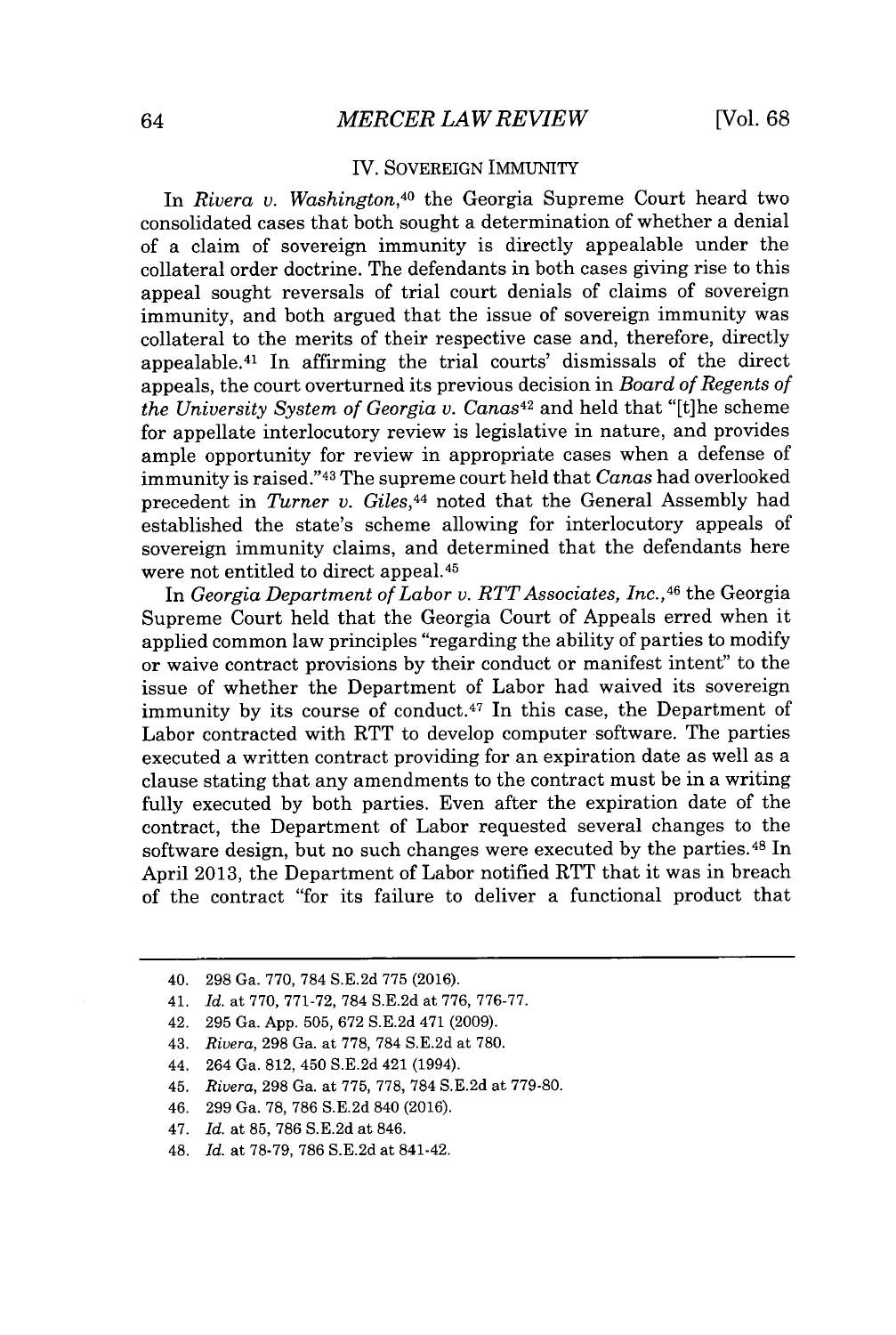complied with the contract requirements." <sup>49</sup>RTT filed suit against the Department of Labor and sought damages for breach of contract. <sup>50</sup>

The trial court concluded RTT had failed to prove the contract had been either extended or amended **by** a writing executed **by** both parties as required under the contract, and, as such, the Department of Labor had not waived sovereign immunity beyond the required completion date of the contract.<sup>51</sup>RTT appealed and the court of appeals reversed the trial court's grant of summary judgment in favor of the Department of Labor, and found that "evidence of the parties' course of conduct created a question of fact as to whether the parties waived or extended the required completion date as well as the provision that the contract could be amended only in writing."<sup>52</sup> The Georgia Supreme Court reversed the court of appeals and upheld the order of the trial court holding that "[g]eneral rules of contract law that might otherwise support a claim for breach of contract damages between private parties **.** . **.** will not support a claim against the state or one of its agencies if the contract is not in writing so as to trigger the waiver of sovereign immunity."<sup>53</sup>

The Georgia Supreme Court also affirmed that sovereign immunity protects state entities from declaratory judgment actions in *Olvera v. University System of Georgia's Board of Regents.<sup>54</sup>*In this case, a group of college students who are not **U.S.** citizens but are grant beneficiaries of the Deferred Action for Childhood Arrivals program filed a declaratory judgment action against the Board of Regents seeking a declaration that they were entitled to in-state tuition.<sup>55</sup> The court rejected the students' argument that sovereign immunity was **.**waived **by** Georgia's Administrative Procedure Act **(APA),56** in part because the challenged tuition residency requirements were not passed pursuant to the **APA,** and the students had pointed to no other source of law containing explicit waiver of the Board's immunity.<sup>57</sup>

#### V. DISCRETIONARY **APPEALS**

In each case evaluating discretionary versus direct appeals procedures in this year's Survey, the Georgia Court of Appeals looked to previously

- **55.** *Id. at* 425, **782 S.E.2d** *at* 437.
- **56. O.C.G.A. § 50-13-1 (2013).**

*<sup>49.</sup> Id. at 79,* **786 S.E.2d** *at* 842.

**<sup>50.</sup>** *Id. at* **80, 786 S.E.2d** *at* 842.

**<sup>51.</sup>** *Id.*

**<sup>52.</sup>** *Id.*

**<sup>53.</sup>** *Id. at* **82, 88, 786 S.E.2d** *at* 844, **848.**

<sup>54.</sup> **298** *Ga.* 425, **782 S.E.2d** 436 **(2016).**

**<sup>57.</sup>** *Olvera,* **298** *Ga. at* **427-28, 782 S.E.2d** *at* 438.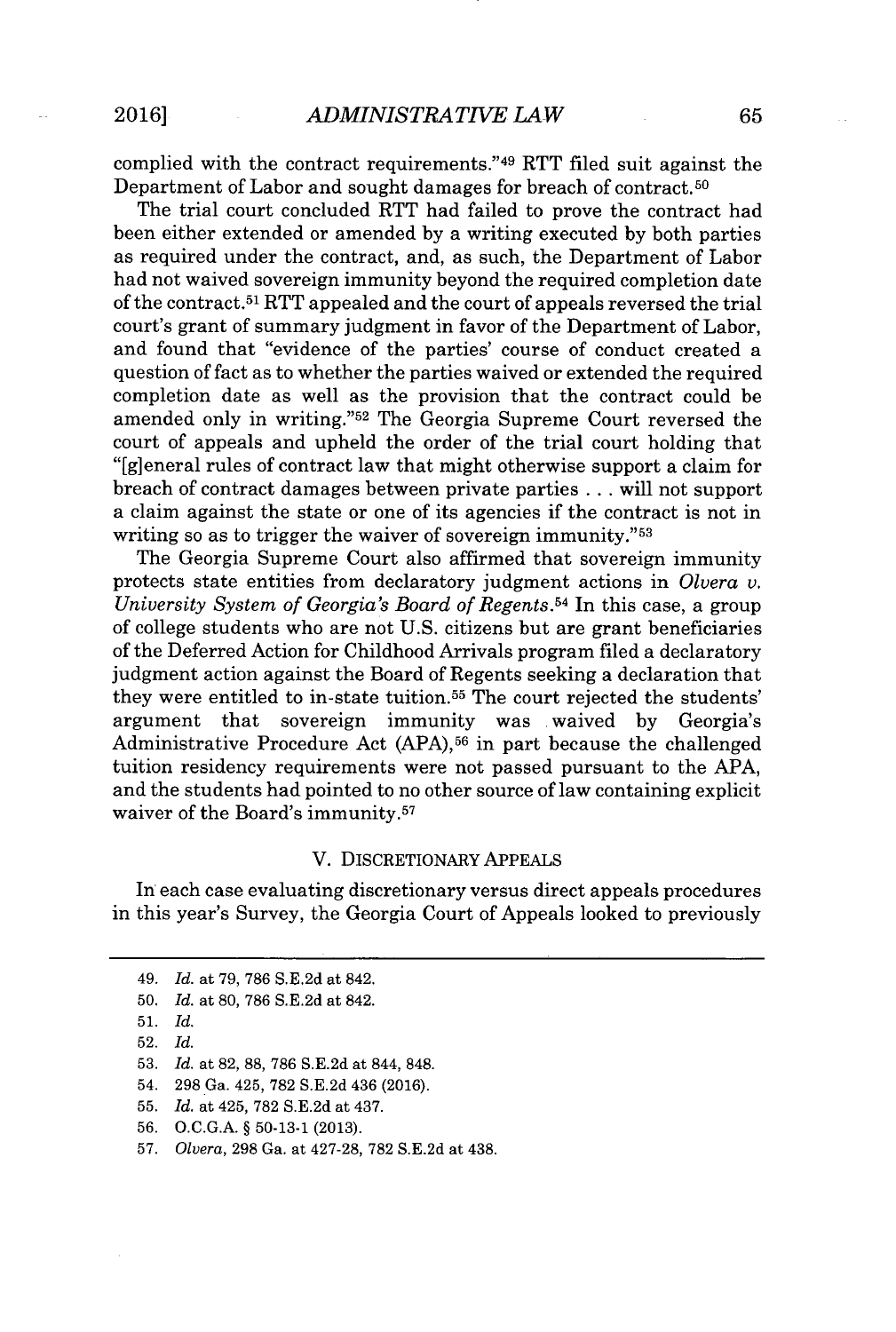established Georgia Supreme Court precedent. In *Schumacher v. City of Roswell*,<sup>58</sup> the court of appeals dismissed a discretionary appeal where the appellants appealed directly rather than **by** filing a required discretionary application under **O.C.G.A. §** 5-6-35(a)(1).<sup>59</sup>In that case, property owners brought an action seeking an injunction and declaratory relief to challenge the City's approval of a zoning ordinance that plaintiffs believed violated their due process rights, violated the Roswell city charter, and harmed them directly through the rezoning of their residential properties.6 0 After the trial court granted judgment on the pleadings for the City on all of the plaintiffs' claims, the plaintiffs filed a direct appeal. $61$  The court of appeals followed the Georgia Supreme Court's decision in *Trend Development Corp. v. Douglas County,<sup>62</sup>*which required dismissal of appeals not filed **by** discretionary application when a party challenges a local government's decision, such as zoning.<sup>63</sup> The court declined to draw a distinction between cases where a party initially appeals directly to the superior court from a zoning decision and cases where a party collaterally attacks the decision **by** filing an action in superior court for declaratory judgment or injunctive relief.<sup>64</sup> Finally, the court held that where administrative zoning proceedings are open to all members of the public, the "non-party" exception to filing a discretionary application does not apply. <sup>6</sup>5 Therefore, the court of appeals held that the plaintiffs' appeal was "an appeal from the decision of a court reviewing a decision of an administrative agency within the meaning of **O.C.G.A. §** 5-6-35(a)(1)' that had to proceed **by** discretionary application."<sup>66</sup>

In *Financial Education Services, Inc. v. State,<sup>67</sup>*the Georgia Court of Appeals dismissed for lack of jurisdiction a corporation's direct appeal of a trial court's order compelling it to comply with an investigative demand issued **by** the Governor's Office of Consumer Affairs under the Fair Business Practice Act.<sup>68</sup>In that case, the Governor's Office of Consumer Affairs received complaints that Financial Education Services was

**65.** *Id.* at **273, 787 S.E.2d** at **257.**

**66.** *Id.* (quoting Fulton Cty. v. Congregation of Anshei Chesed, **275** Ga. **856, 857, 572 S.E.2d 530, 531** (2002)).

**67. 336 Ga. App. 606, 785 S.E.2d 544 (2016).**

**68. O.C.G.A. §** 10-1-403(a) **(2009 &** Supp. **2016);** *Fin. Educ. Servs., Inc.,* **336** Ga. **App.** at **606, 785 S.E.2d** at 545.

**<sup>58. 337</sup>** Ga. **App. 268, 787 S.E.2d** 254 **(2016).**

**<sup>59.</sup>** *Id. at* **268, 787 S.E.2d** at 254.

**<sup>60.</sup>** *Id.* at **268-69, 787 S.E.2d** at **254-55.**

**<sup>61.</sup>** *Id.* at **269, 787 S.E.2d** at **255.**

**<sup>62. 259</sup>** Ga. 425, **383 S.E.2d 123 (1989).**

**<sup>63.</sup>** *Schumacher,* **337** Ga. **App.** at **270, 787 S.E.2d** at **255-56.**

*<sup>64.</sup> Id.* at **272, 787 S.E.2d** at **256-57.**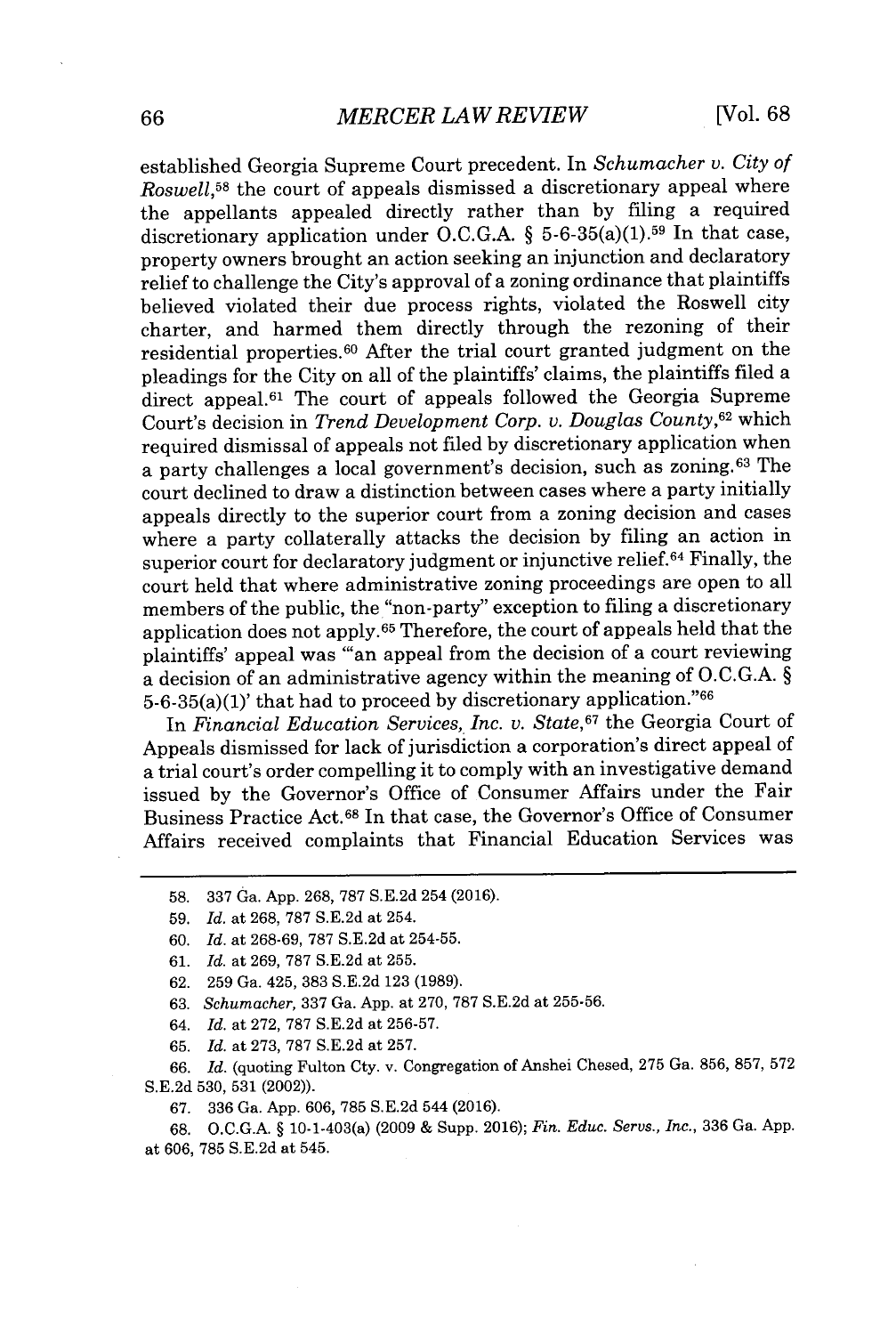illegally selling credit repair services and issued an investigative demand under the Fair Business Practice Act seeking information and documents. Financial Education Services submitted what the Governor's Office of Consumer Affairs deemed to be an incomplete response and directed the company to comply by a certain deadline.<sup>69</sup> Instead of complying, Financial Education Services submitted a formal response and asserted various defenses, including "that the information **. .** requested encompassed protected trade secrets."70 In response, the attorney general filed an application for an order compelling compliance with the investigative demand, which was granted **by** the trial court. Financial Education Services then filed a direct appeal, which the attorney general moved to dismiss on the grounds that the company was required to follow the discretionary appeal procedure set out in **O.C.G.A.** *§* **5-6-35.71**

Citing to Georgia Supreme Court precedent in *Tri-State Building Supply v. Reid*,<sup>72</sup> the court of appeals held that "an 'agency's decision to issue an investigative demand is a decision of an administrative agency within the meaning of O.C.G.A.  $\frac{1}{2}$  5-6-35(a)."<sup>73</sup> Financial Education Services argued that *Tri-State* was wrongly decided "in that it ignores the rationale behind **O.C.G.A. §** 5-6-35(a)(1): that once two tribunals have already heard a matter, a party must apply for an appeal."<sup>74</sup> However, the court of appeals noted it had no authority to "overrule or modify a decision made by the Supreme Court of Georgia."<sup>75</sup> The court held it was bound **by** *Tri-State* and that "the issuance of an investigative demand is an administrative agency decision subject to the discretionary appeal procedure of **O.C.G.A. §** 5-6-35(a)(1), even if two tribunals have not adjudicated the matter."<sup>76</sup> Financial Education Services also argued that the discretionary appeal statute did not apply because the administrator of the Fair Business Practices Act issued the demand, and that office does not constitute a state agency.<sup>77</sup> The court of appeals dismantled this argument **by** citing to additional precedent from the Georgia Supreme Court holding that "[a]n administrative agency is a governmental

- **70.** *Id. at* **607, 785 S.E.2d** at 546.
- **71.** *Id.*
- **72. 251** Ga. **38, 302 S.E.2d 566 (1983).**
- **73.** *Fin. Educ. Servs., Inc.,* **336** Ga. **App.** at **608, 785 S.E.2d** at 546 (quoting *Tri-State,* **251** Ga. at **39, 302 S.E.2d** at **568).**
	- 74. *Id.*
	- **75.** *Id.* at **608, 785 S.E.2d** at 546-47.
	- **76.** *Id.*
	- **77.** *Id.* at **608, 785 S.E.2d** at 547.

*<sup>69.</sup> Fin. Educ. Servs., Inc.,* **336** Ga. **App.** at **607, 785 S.E.2d** at 545-46.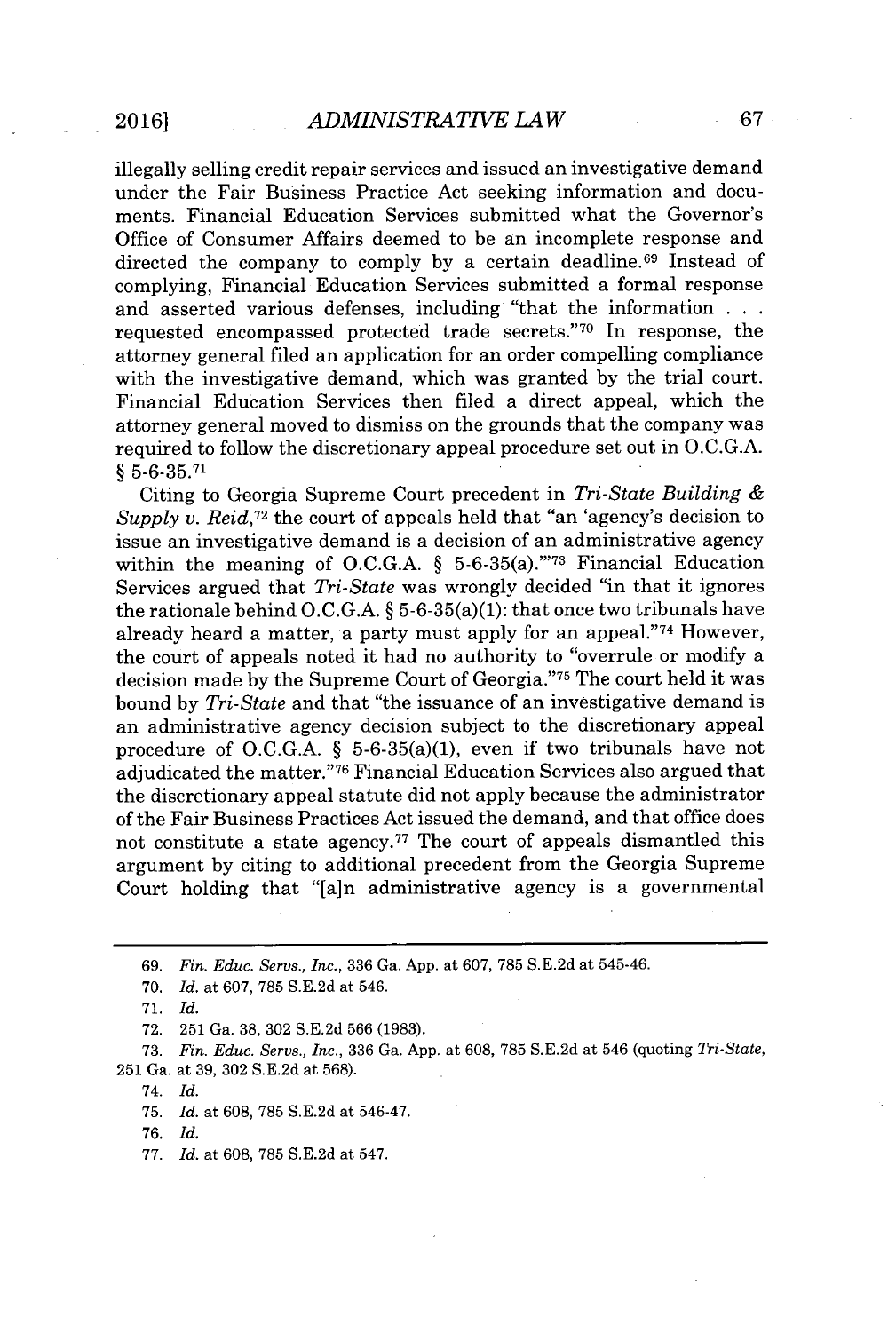authority, other than a court and other than a legislative body, which affects the rights of private parties through either adjudication or rulemaking." <sup>78</sup>

#### VI. **RECENT** LEGISLATION

This year saw a consistent number of enactments with major changes to administrative agencies during the Georgia General Assembly's regular session. The following are the more prominent measures that have been enacted:

**1.** In one of the more controversial bills of the session, a new Judicial Qualifications Commission was created.<sup>79</sup>

2. The Georgia Driver's Education Commission has been transferred from the Department of Driver Services to the Governor's Office of Highway Safety.<sup>80</sup>

**3.** The State Commission on Narcotic Treatment Programs has been created.<sup>81</sup>

4. The State Charter Schools Commission is now responsible for initial and annual training requirements for boards of charter schools. <sup>82</sup>

**5.** Administrative law judges are now subject to the Georgia Code of Judicial Conduct. <sup>83</sup>

**6. A** Georgia Palliative Care and Quality of Life Advisory Council and a statewide Palliative Care Consumer and Professional Information and

**78.** *Id.* at **608-09, 785 S.E.2d** at 547 (quoting Dep't of Transp. v. Del-Cook Timber Co., 248 Ga. 734, **739, 285 S.E.2d 913, 917 (1982)).**

**79.** Ga. **S.** Bill **262,** Reg. Sess. **(2016)** (amending **O.C.G.A. §§ 15-1-8 (2015 &** Supp. **2016), 15-6-11 (2015 &** Supp. **2016), 15-10-53 (2015 &** Supp. **2016), 15-12-70 (2015 &** Supp. **2016),** and **15-12-135 (2015 &** Supp. **2016),** and enacting **O.C.G.A. § 15-7-5** (Supp. **2016)).**

**80.** Ga. H.R. Bill **806,** Reg. Sess. **(2016)** (amending **O.C.G.A. §§ 15-21-172 (2015**  Supp. **2016), 15-21-179 (2015 &** Supp. **2016), 35-2-101** (2012 **&** Supp. **2016),** 40-5-32 (2014 **&** Supp. **2016), 40-5-53** (2014 **&** Supp. **2016),** 40-5-100 (2014 **&** Supp. **2016),** 40-5-150 (2014 **&** Supp. **2016),** and 40-5-172 (2014 **&** Supp. **2016),** repealing **O.C.G.A. §§ 35-2-56** (2012 Supp. **2016)** and **35-2-123** (2012 **&** Supp. **2016),** and enacting **O.C.G.A. § 35-2-15** (Supp. **2016)).**

**81.** Ga. **S.** Bill 402, Reg. Sess. **(2016)** (enacting **O.C.G.A. § 26-5-21** (Supp. **2016)).**

**82.** Ga. H.R. Bill **895,** Reg. Sess. **(2016)** (amending **O.C.G.A. §§ 20-2-2072 (2016),** 20- **2-2083 (2016),** and 20-2-2084 **(2016),** and enacting **O.C.G.A. §§ 20-2-2073 (2016)** and 20-2- 2074 **(2016)).**

**83.** Ga. H.R. Bill **818,** Reg. Sess. **(2016)** (amending **O.C.G.A. §§** 34-9-47 **(2008 &** Supp. **2016),** 34-9-121 **(2008 &** Supp. **2016),** 34-9-261 **(2008 &** Supp. **2016),** 34-9-262 **(2008 &** Supp. **2016), 34-9-265 (2008 &** Supp. **2016), 34-9-380** to **34-9-382 (2008 &** Supp. **2016),** and 34-9- 384 to **34-9-388 (2008 &** Supp. **2016)).**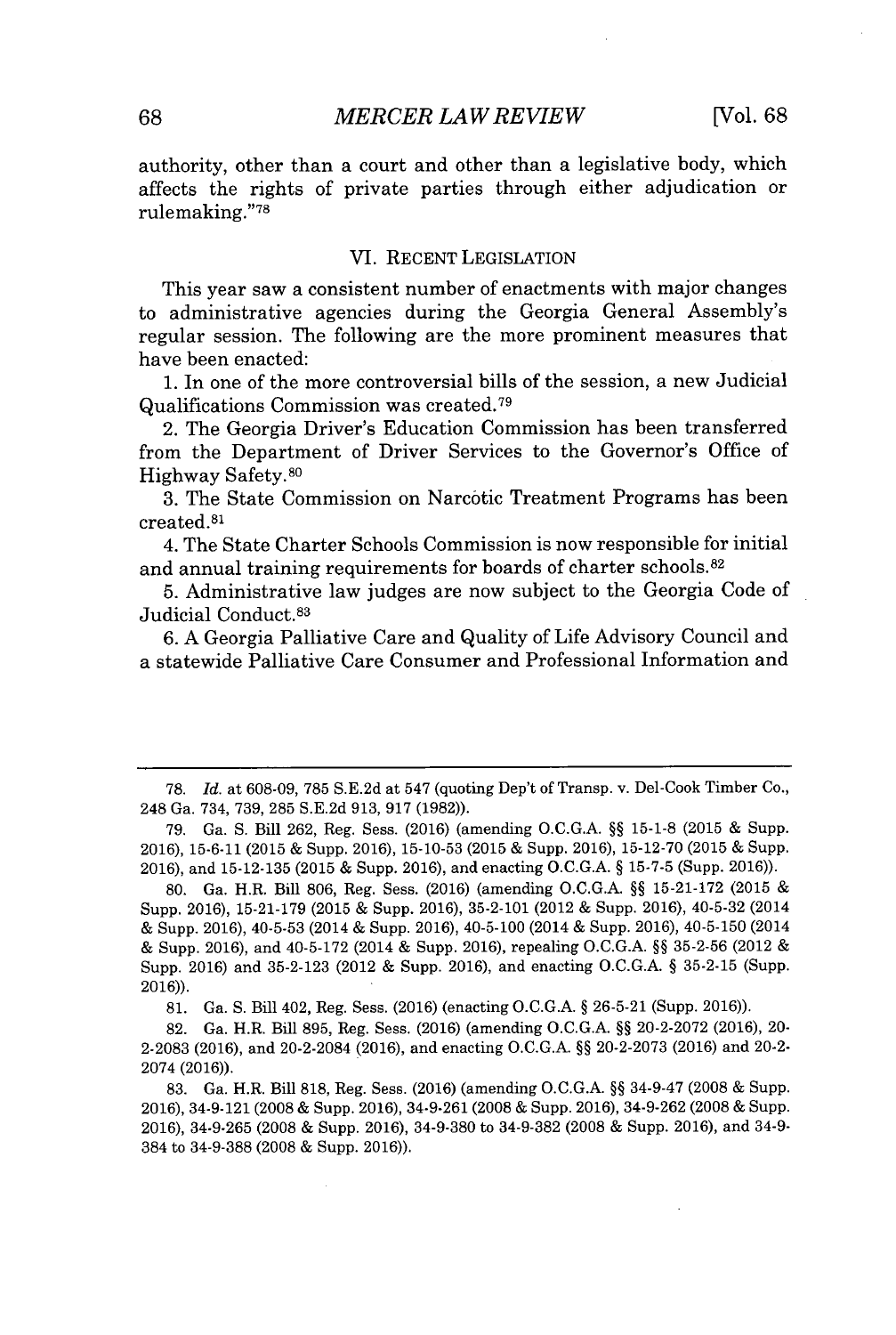Education Program within the Department of Community Health have been created.<sup>84</sup>

**7.** The Commissioner of Juvenile Justice and the Commissioner of Natural Resources have been added as voting members of the Georgia Peace Officer Standards and Training Council.<sup>85</sup>

**8.** Local governing bodies are now required to provide certain entities with a certification of compliance with **O.C.G.A.** *§* **36-80-23,86** regarding the prohibition on immigration sanctuary policies **by** local governments, as a condition of funding.87

**9.** The Georgia Emergency Management Agency has been renamed the Georgia Emergency Management and Homeland Security Agency.<sup>88</sup>

**10.** The Military Spouses and Veterans Licensure Act has been created and requires professional licensing boards and other boards to adopt rules and regulations implementing a process **by** which military spouses and transitioning service members may qualify for temporary licenses, licenses **by** endorsement, expedited licenses, or a combination thereof for each profession, business, or trade for which a license is issued.<sup>89</sup>

**11.** The Georgia Professional Regulation Reform Act has been enacted in response to *N.C. State Board of Dental Examiners v. FTC, 135* **S.** Ct. **1101 (2015),** in which the Supreme Court of the United States established a new standard for determining whether state professional licensing boards and board members are entitled to immunity for federal antitrust violations. <sup>90</sup>

84. Ga. H.R. Bill **509,** Reg. Sess. **(2016)** (amending **O.C.G.A. §§ 31-7-190** to **31-7-208** (2012 **&** Supp. **2016)).**

**85.** Ga. **S.** Bill **279,** Reg. Sess. **(2016)** (amending **O.C.G.A § 35-8-3** (2012 **&** Supp. **2016)).**

**86. O.C.G.A. § 36-80-23** (2012 **&** Supp. **2016).**

**87.** Ga. **S.** Bill **269,** Reg. Sess. **(2016)** (amending **O.C.G.A. §§ 36-80-23** (2012 **&** Supp. **2016)** and **50-36-4 (2013 &** Supp. **2016)).**

**88.** Ga. **S.** Bill 416, Reg. Sess. **(2016)** (amending **O.C.G.A. §§** 12-5-30.4 (Supp. **2016),** 12-5-204 (2012 **&** Supp. **2016), 20-2-1185** (Supp. **2016), 31-12-2.1** (2012 **&** Supp. **2016), 38- 3-20** (2012 **&** Supp. **2016), 38-3-22** (2012 **&** Supp. **2016), 38-3-22.1** (2012 **&** Supp. **2016), 38- 3-27** (2012 **&** Supp. **2016), 38-3-50** (2012 **&** Supp. **2016), 38-3-57** (2012 **&** Supp. **2016), 38-3-** 140 (2012 **&** Supp. **2016), 38-3-141** (2012 **&** Supp. **2016), 38-3-142** (2012 **&** Supp. **2016), 38-** 3-143(2012 **&** Supp. **2016),** 38-3-144 (2012 **&** Supp. **2016), 38-3-151** (2012 **&** Supp. **2016),** 40-1-23 (2014 **&** Supp. **2016),** 46-5-122 (2004 **&** Supp. **2016),** 48-2-100 (Supp. **2016), 48-7-** 29.4 **(2013 &** Supp. **2016), 48-8-13 (2013 &** Supp. **2016),** and **51-1-50** (Supp. **2016),** and enacting of **O.C.G.A. §§ 35-3-200** to 35-3-204 (Supp. **2016)).**

**89.** Ga. H.R. Bill **821,** Reg. Sess. **(2016)** (enacting **O.C.G.A. §** 43-1-34 **(2016)).**

**90.** Ga. H.R. Bill **952,** Reg. Sess. **(2016)** (enacting **O.C.G.A. §§** 43-1C-1 to 43-1C-3 **(2016)).**